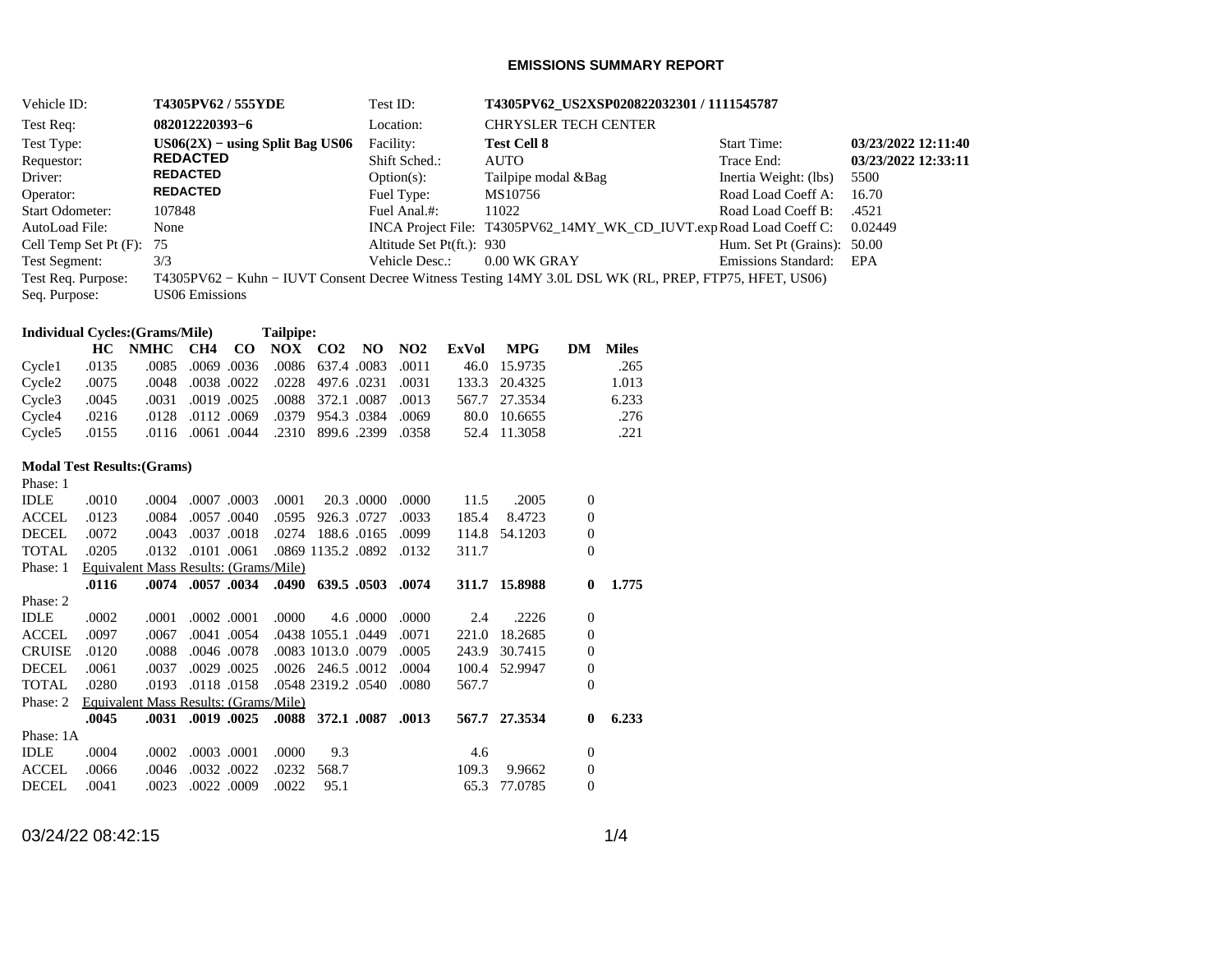| <b>MOdel Test Results</b> 1 .0056 .0032 .0254 673.0 |                                                    |       |                         |                   |               |                     | 179.3 |               | 0            |       |
|-----------------------------------------------------|----------------------------------------------------|-------|-------------------------|-------------------|---------------|---------------------|-------|---------------|--------------|-------|
| Phase: 1A Equivalent Mass Results: (Grams/Mile)     |                                                    |       |                         |                   |               |                     |       |               |              |       |
|                                                     | .0087                                              |       | .0055 .0044 .0025       |                   | .0199 526.6   |                     | 179.3 | 19.3079       | 0            | 1.278 |
| Phase: 1B                                           |                                                    |       |                         |                   |               |                     |       |               |              |       |
| <b>IDLE</b>                                         | .0006                                              | .0003 |                         | .0004.0002        | .0001         | 11.0                | 6.9   | .3689         | $\Omega$     |       |
| ACCEL                                               | .0057                                              | .0038 |                         | $.0025$ $.0018$   | .0363         | 357.6               | 76.1  | 6.1039        | $\Omega$     |       |
| <b>DECEL</b>                                        | .0031                                              | .0020 |                         | $.0016$ $.0008$   | .0252         | 93.6                | 49.5  | 30.6469       | $\Omega$     |       |
| TOTAL                                               | .0094                                              |       | $.0061$ $.0044$ $.0029$ |                   | $.0615$ 462.2 |                     | 132.4 |               | 0            |       |
| Phase: 1B Equivalent Mass Results: (Grams/Mile)     |                                                    |       |                         |                   |               |                     |       |               |              |       |
|                                                     | .0189                                              |       |                         | .0123 .0089 .0058 | .1237         | 930.0               |       | 132.4 10.9409 | $\mathbf{0}$ | .497  |
|                                                     | <b>Total Equivalent Mass Results: (Grams/Mile)</b> |       |                         |                   |               |                     |       |               |              |       |
|                                                     | .0061                                              | .0041 | .0027.0027              |                   | .0177         | .0026<br>431.4.0179 | 879.4 | 23.6088       |              | 8.008 |

**CVS Mass Results: (Grams/Mile)**

|                                                     |  |  |  |  |                                            |  |       | CO NOX NMHC CO2 CH4 NMHC+NOX NMOG+NOX HFID |               | Vol.MPG |
|-----------------------------------------------------|--|--|--|--|--------------------------------------------|--|-------|--------------------------------------------|---------------|---------|
| Phase: 1                                            |  |  |  |  | .00305 .00000 .05087 .00000 626.230 .00307 |  | .0509 |                                            | .0509 0.00259 | 16.2551 |
| Phase: 2 .00081 .00000 .00914 .00000 361.594 .00062 |  |  |  |  |                                            |  | .0091 |                                            | .0091 0.00047 | 28.1100 |
| <b>CVS Total Mass Results: (Grams/Mile)</b>         |  |  |  |  |                                            |  |       |                                            |               |         |
|                                                     |  |  |  |  | .00131 .00000. 01839 .00000 .01839         |  | .0184 | .0184                                      | .00094        | 24.2280 |

## **Drive Metrics:**

 **CSI RMS**   $-18.058$ .379

## **SAE Drive Metrics:**

|               | CED (J)    | CET (J)    | ER       | DistD(M) | DistT(M) | <b>DistR</b> | EER      | <b>ASCR</b> | <b>IWR</b> | <b>RMSSE (MPH)</b> |
|---------------|------------|------------|----------|----------|----------|--------------|----------|-------------|------------|--------------------|
| Phase: 1      | 4.254.450  | 4.287.780  | $-0.777$ | 2.856.5  | 2.852.1  | 0.154        | $-0.939$ | $-1.176$    | $-0.992$   | 0.7054             |
| Phase: 2      | 9.948.660  | 10.162.500 | $-2.104$ | 10.031.6 | 10.035.8 | $-0.041$     | $-2.107$ | $-11.068$   | $-14.638$  | 0.4052             |
| <b>Final:</b> |            |            |          |          |          |              |          |             |            |                    |
|               | 14.203.100 | 14,450,300 | $-1.711$ | 12,888.2 | 12,887.9 | 0.002        | $-1.742$ | $-4.309$    | $-7.630$   | 0.5432             |

**Test Validation:** Valid: Invalid: Retest: Accept: NIC: system / mh1294 Date: 03/24/2022 08:41:57 Validator's Comments: THIS TEST PASSED ALL VALIDITY CHECKS

03/24/22 08:42:15 2/4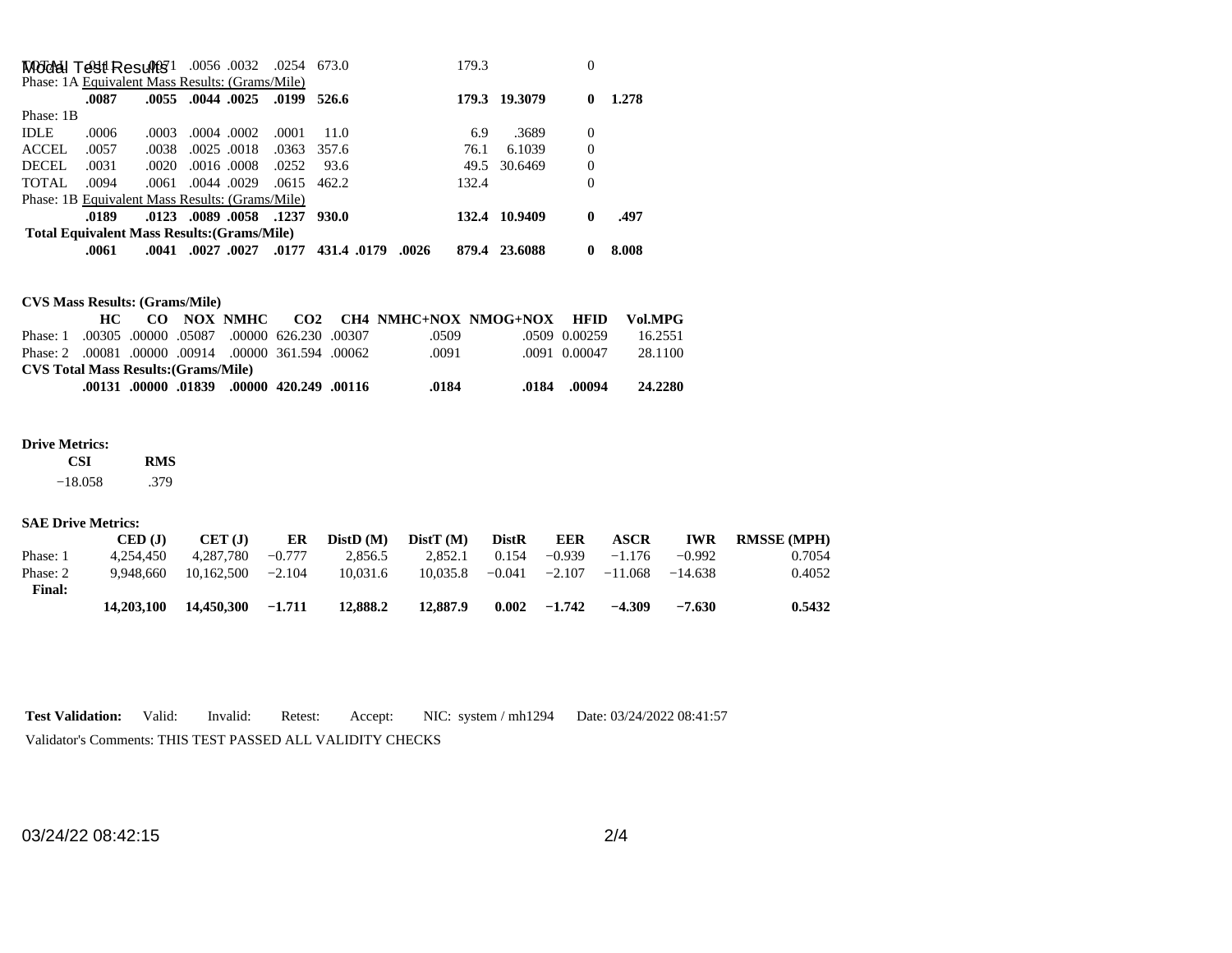| <b>Test Options:</b>                 |                    |  |  |  |  |
|--------------------------------------|--------------------|--|--|--|--|
| Option                               | <b>Description</b> |  |  |  |  |
| Gain                                 | .650               |  |  |  |  |
| <b>Constant Grade</b>                | .000               |  |  |  |  |
| Diesel Regeneration Required         | $\theta$           |  |  |  |  |
| <b>Background Particles for PN</b>   | .000               |  |  |  |  |
| Background Particulates (PM)         | .004               |  |  |  |  |
| MINI DILUTER T/P DILUTION RATIO      | 10.290             |  |  |  |  |
| DHFID Hangup value                   | .000               |  |  |  |  |
| Tailpipe Methane Response Factor     | 1.066              |  |  |  |  |
| <b>DHFID Methane Response Factor</b> | 1.089              |  |  |  |  |
| <b>Bag Methane Response Factor</b>   | 1.102              |  |  |  |  |
| Soak Duration(Hrs)                   | 24                 |  |  |  |  |
| Threshold                            | 350                |  |  |  |  |
| <b>CVS K Coeff</b>                   | 638.530            |  |  |  |  |
| Charging Type                        | CS                 |  |  |  |  |
| <b>Trace Start Method</b>            | Flying             |  |  |  |  |
| Pre Test Vehicle Temperature         | Hot                |  |  |  |  |
| <b>Actual Driver</b>                 | Human              |  |  |  |  |
| <b>CVS Venturi Selection</b>         | Medium             |  |  |  |  |
| DynoGrade Type                       | None               |  |  |  |  |
| <b>Special Test Qualifications</b>   | None               |  |  |  |  |
| <b>OBD II Monitor</b>                | None Requested     |  |  |  |  |
| Cert Mode                            | Y                  |  |  |  |  |
| Road (Var.) Speed Fan required       | Y                  |  |  |  |  |
| Rolls Requirement                    | Y                  |  |  |  |  |
| Wrap Cursor                          | Y                  |  |  |  |  |
| Diesel Test                          | Y                  |  |  |  |  |
| <b>Augmented Braking</b>             | Y                  |  |  |  |  |
| Inca Requirement                     | Y                  |  |  |  |  |
| <b>Abort Test on INCA Failure</b>    | Y                  |  |  |  |  |
| Abort test on dead battery           | Y                  |  |  |  |  |
| <b>Hybrid Test</b>                   | Y                  |  |  |  |  |
| Mule Vehicle to Park                 | Y                  |  |  |  |  |
| <b>SAE Calculations Required</b>     | Y                  |  |  |  |  |
| Weighted Dilution factor             | 16.090             |  |  |  |  |